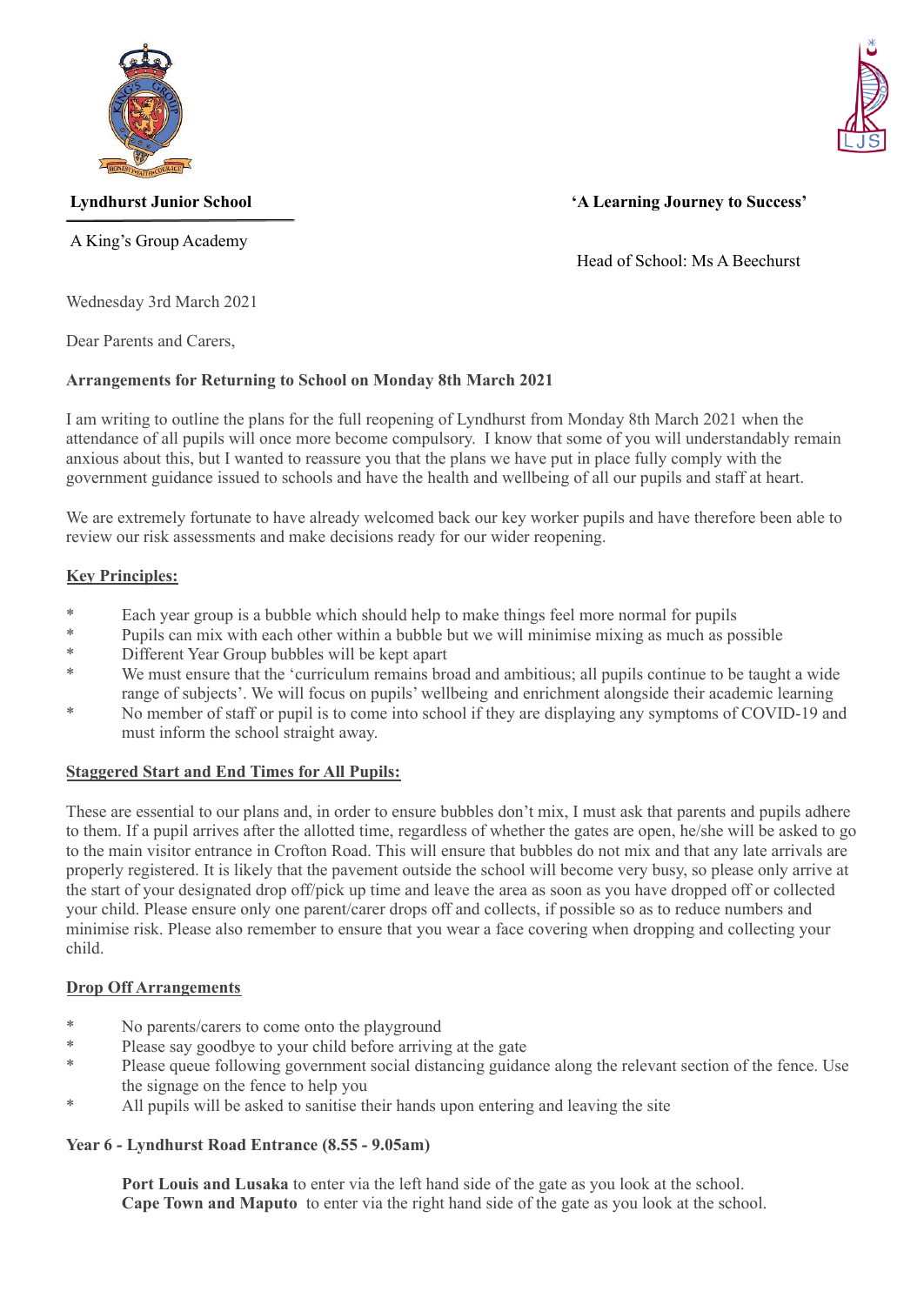#### **Year 5 - Crofton Road Entrance (8.55 - 9.05am)**

**Singapore and Kathmandu** to enter via the left hand side of the gate as you look at the school. **Hanoi and Tokyo** to enter via the right hand side of the gate as you look at the school.

### **Year 4 - Crofton Road Entrance (8.40 - 8.50am)**

**Lima and Santiago** to enter via the left hand side of the gate as you look at the school. **Washington and Ottawa** to enter via the right hand side of the gate as you look at the school.

### **Year 3 - Lyndhurst Road Entrance (8.40 - 8.50am)**

**Copenhagen and Oslo** to enter via the left hand side of the gate as you look at the school. **Stockholm and Helsinki** to enter via the right side of the gate as you look at the school.

### **Collection Arrangements**

If your child is in Year 6 and you intend for them to walk home on their own, you will need to let the school know by contacting the school office. It is expected that children in all other year groups will be collected by an adult. In order to support as timely an exit as possible, those children walking home on their own will be allowed to leave the site first.

Parents will be allowed on the playground but must remain behind a barrier and should queue along the same part of the fence as they do in the morning. Please maintain social distancing as per the government guidance. This will allow the Lyndhurst Team to ensure the children have been released to their parents. You will be asked to enter the edge of the gate and then leave the playground as soon as your child is with you via the middle of the gate (we will have tables and signs to help you, so please try not to worry.) Please ensure only one parent/carer collects, if possible so as to reduce numbers and minimise risk. Please also remember to ensure that you wear a face covering when collecting your child. Please ensure that your child cleans their hands with hand sanitiser gel as they leave the site. Please note, you will not be able to talk with members of staff whilst collecting your child and, should you need to discuss anything, I ask that you email or telephone the school.

**Collection Times Year 6 - Lyndhurst Road Entrance - 3.15 - 3.25pm Year 5 - Crofton Road Entrance - 3.15 - 3.25pm Year 4 - Crofton Road Entrance - 3.00 - 3.10pm Year 3 - Lyndhurst Road Entrance - 3.00 - 3.10pm**

#### **What can my child bring into school?**

The simple answer is 'as little as possible, please'. All pupils need to bring a named water bottle which they are able to refill themselves. A healthy morning snack (fruit and vegetables only) and packed lunch may be brought on site. A suitable bag can also be brought in to carry items if needed. We do ask that children do not bring in electrical items or toys. We request that pupils bring suitable outdoor wear which they will place on coat pegs at the front of the class- we intend for pupils to go out to play each day unless there is heavy rain. Year 6 pupils walking to and from school on their own may bring in a mobile phone but only by prior arrangement with their teacher. Upon arrival at school, the phone must be switched off and placed in the classroom box. The school cannot accept responsibility for any damage or loss to mobile phones.

#### **Other Key information**

- \* All lessons in the first week back will be taught in the children's own classes.
- \* Adults are asked to maintain social distancing with each other at all times. If they belong to a bubble, they may spend short periods of time closer to the pupils to support them with their learning. All adults will be